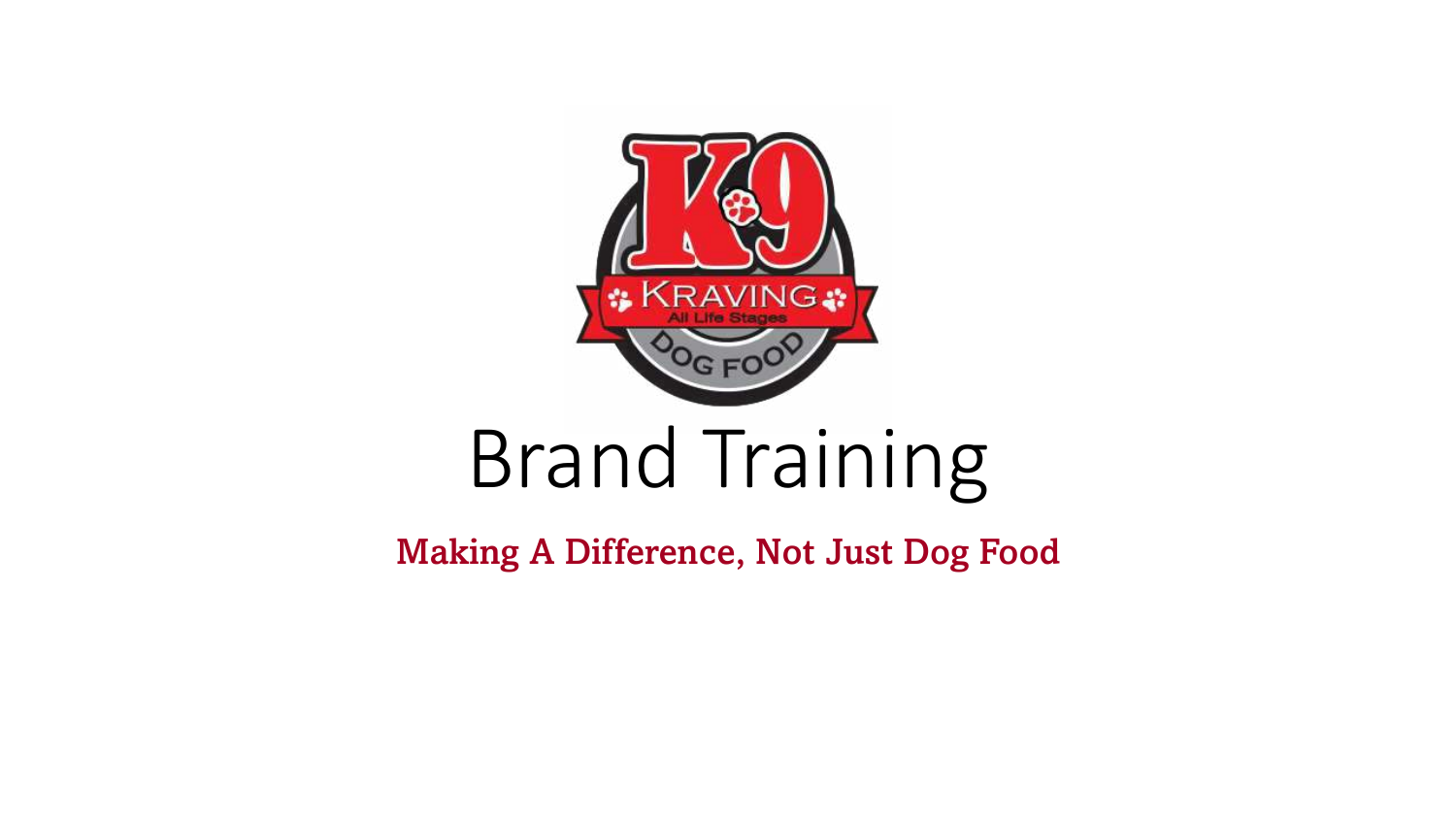#### Boesl Packing Co., Inc. is our company, K-9 Kraving is our brand

K-9 Kraving products are manufactured in our USDA Certified processing facility, located in **Baltimore, Maryland**

#### Boesl Packing Company is comprised of 21,000 square feet of dedicated:

- **Manufacturing**
- On-site Packaging
- Industrial Refrigeration
- Industrial Freezers
- 7 Vintage Smoke Houses
- Convection Dryer
- Protected Dry Storage

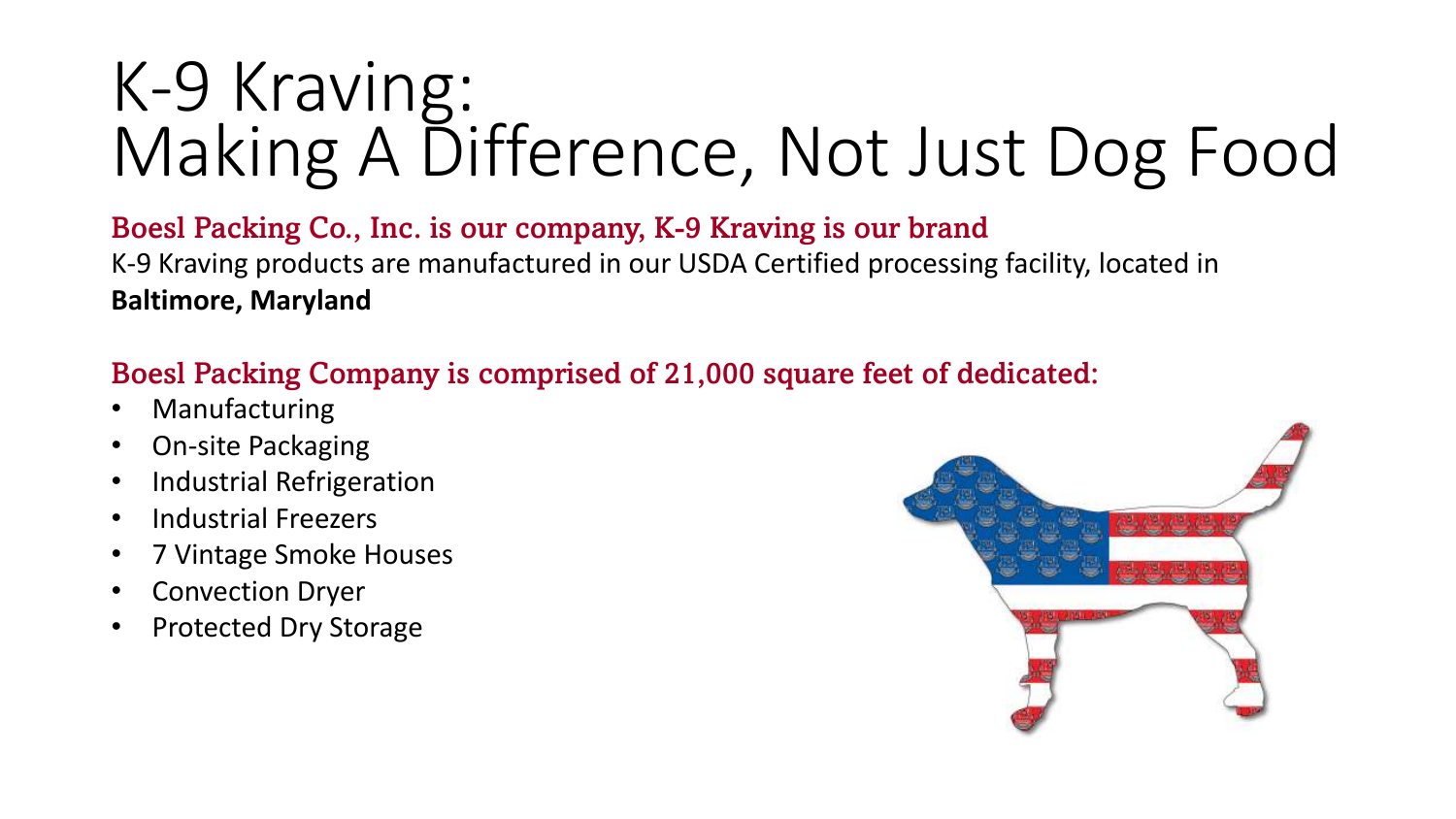#### What Are Our Safety Standards Measured By?

**Daily voluntary government inspection of every ingredient and their sources:**

- USA Sourced *(Exception: Mackerel. Fresh-caught in Canada regulated by Fish & Wildlife)*
- Certified for Human Consumption
- Whole, fresh (not expired) Muscle Meat, Organ Meat, Bone and Vegetables
- Whole ingredients received fully & safely intact (not open, broken or compromised in any way)
- Ensuring equipment, water, food handling and employees maintain strict sanitation codes

### **From 2004 – present:**

Boesl Packing Co., Inc. /K-9 Kraving spent over a quarter of a million dollars on voluntary inspection and food safety assurance.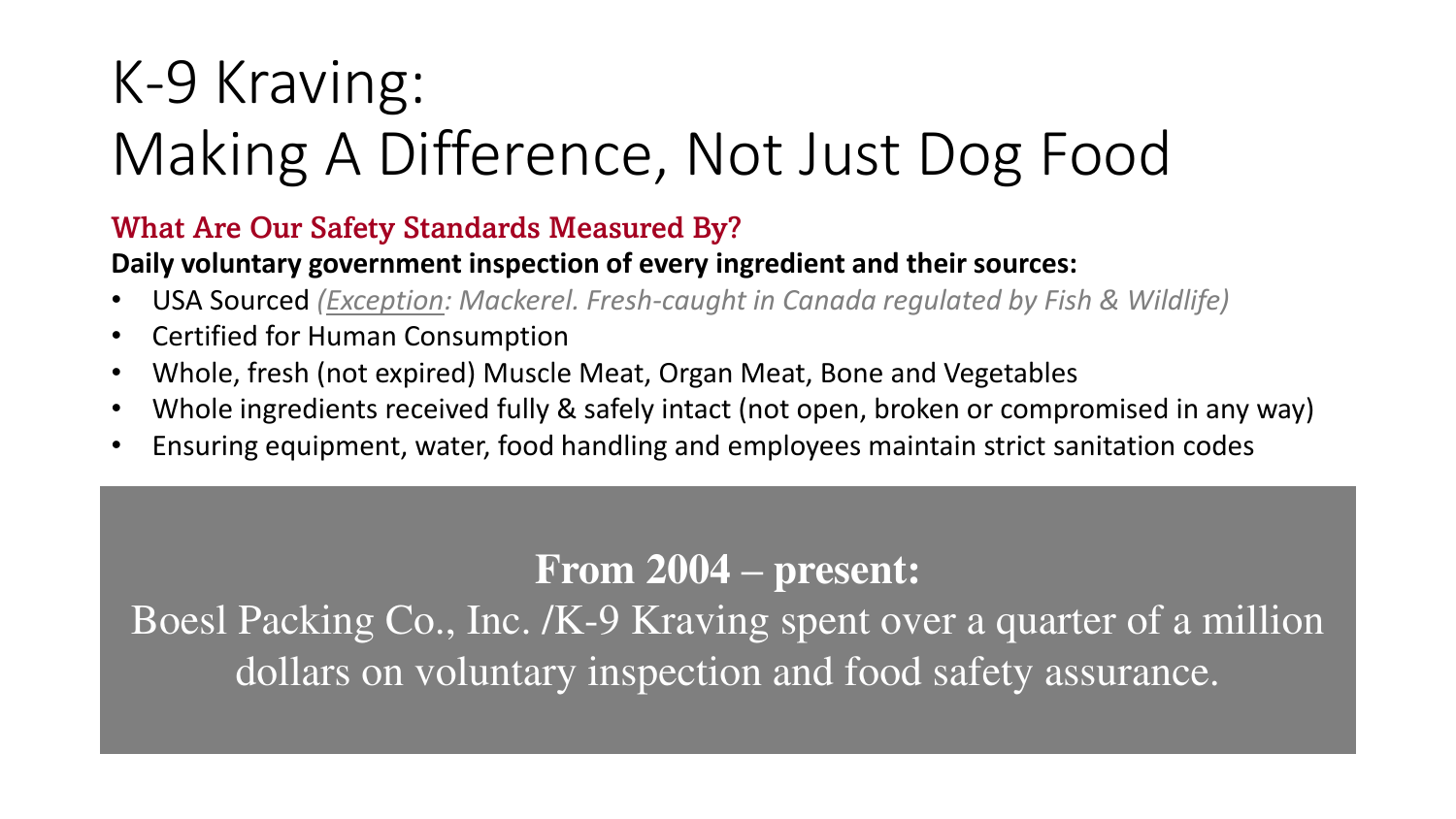#### Protecting our Canine Consumers & Their Humans

Providing optimally safe and healthy products through maintaining utilization of fresh USDA Human Grade, USA Born, Bred, Raised ingredients and heightened manufacturing expectations; thereby avoiding overt contamination risks.

#### To protect our customers, we are committed to strict sanitary measures and conduct in our working environment:

Manufacturing & Ingredients are Regulated by:

| <b>USDA</b> | <b>Certified Human Grade Production Guidelines</b>                                                                     |
|-------------|------------------------------------------------------------------------------------------------------------------------|
| <b>FDA</b>  | Under this law, FDA is responsible for making sure food for both people and                                            |
|             | animals is safe, properly manufactured, and adequately labeled                                                         |
|             | ■ Constant Constant Division Division → Excel Or Excel → Excel → Excel + Excel + Excel + Excel + Excel + Excel + Excel |

**Department of Agriculture** Feed & Forage Division, registration, and product reporting

Maintenance Production Standards:

| <b>SSOP (USDA)</b> | <b>Sanitation Standard Operating Procedures</b> |
|--------------------|-------------------------------------------------|
| FSP (FDA)          | <b>Food Safety Plan</b>                         |
| <b>HACCP (FDA)</b> | <b>Hazard Analysis Critical Control Point</b>   |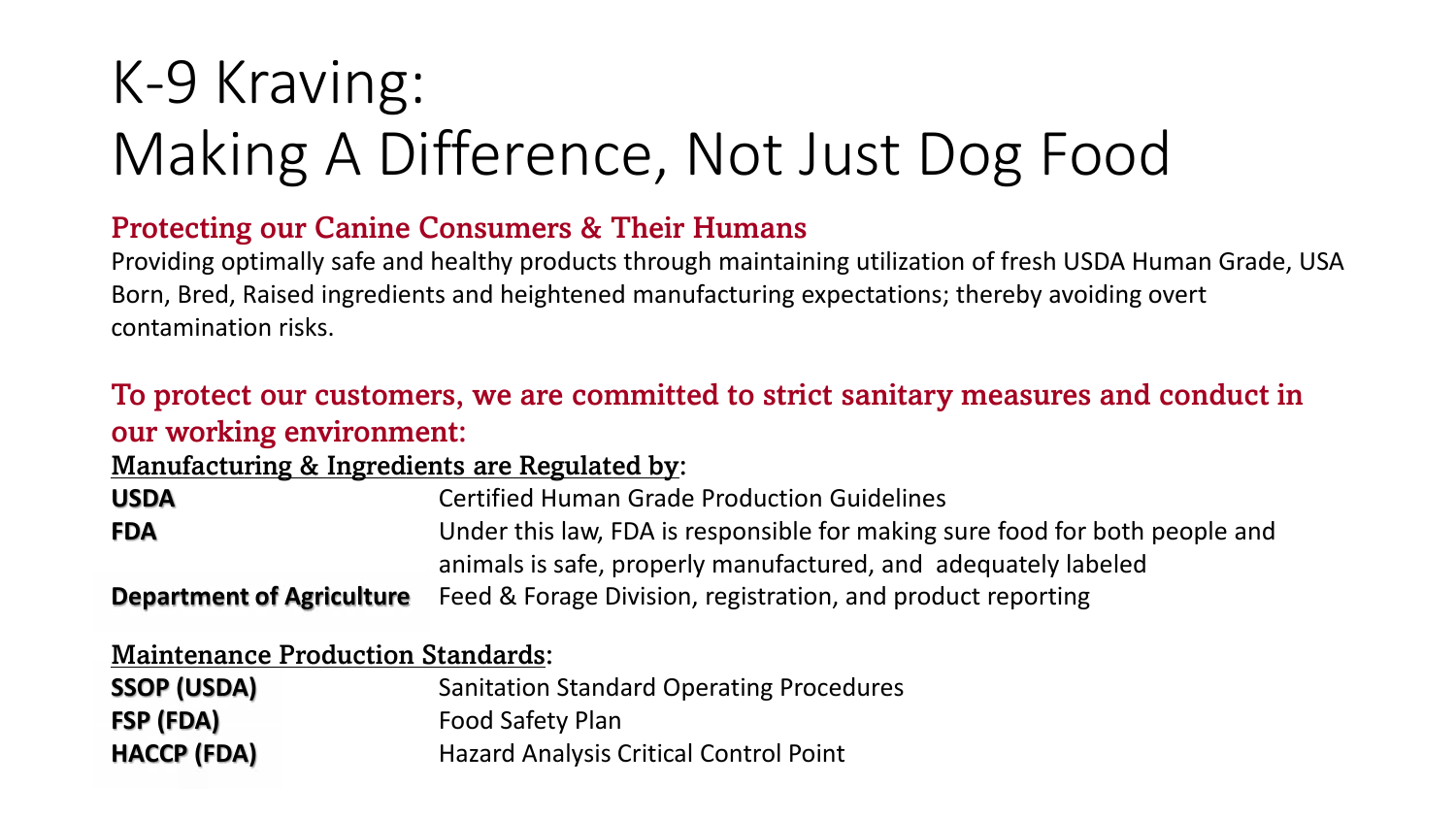

#### K-9 Kraving is manufactured utilizing state-of-the-art, stainless-steel equipment.

**Our:**

- Beef
- Chicken
- Duck
- Rabbit
- Turkey
- Fresh Bone
- Fresh Vegetables
- Patented Vitamin, Mineral & Trace Mineral Mix

#### …are all 100% USA!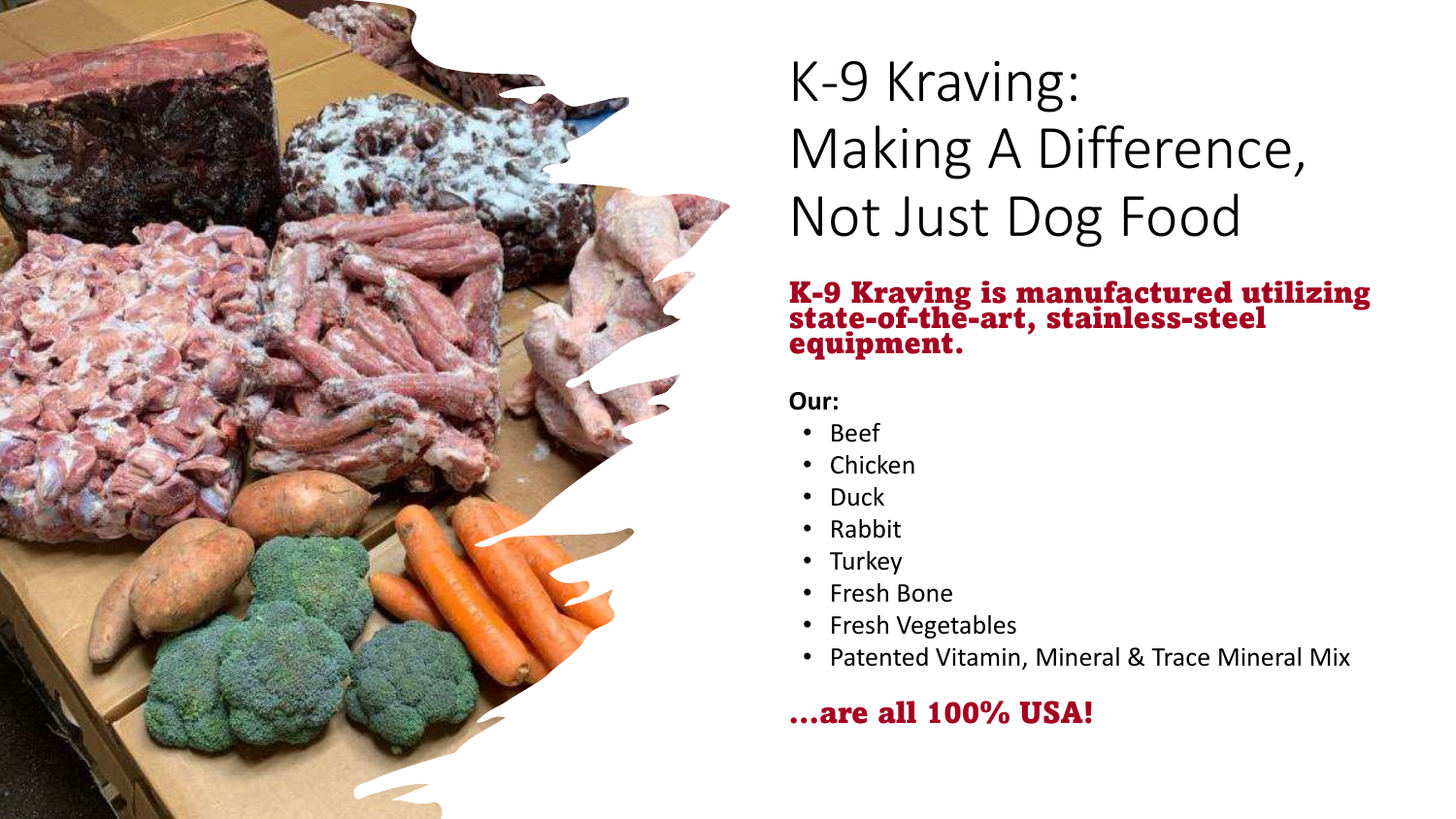#### K-9 Kraving is made with our "Cold-Process" manufacturing method:

- **1. All food-based ingredients are prescreened by our suppliers for:** *E Coli, Salmonella & Listeria*
- 2. These proven high-quality, human-grade ingredients are shipped in weekly and stored at 8 degrees F on-site
- **3. Every 250-pound batch of K-9 Kraving raw diet dog food produced is accurately measured to ensure:**
	- Nutritional Values
	- Formulation Continuity
	- Consistent Texture
- **4. We use our "Cold-Process" manufacturing method:**
	- All food components consistently remain below 28 degrees F throughout the entire production and packaging stages
	- Our team works diligently in a temperature-controlled production area to avoid the introduction of harmful bacteria (from warm products &/or warm environment)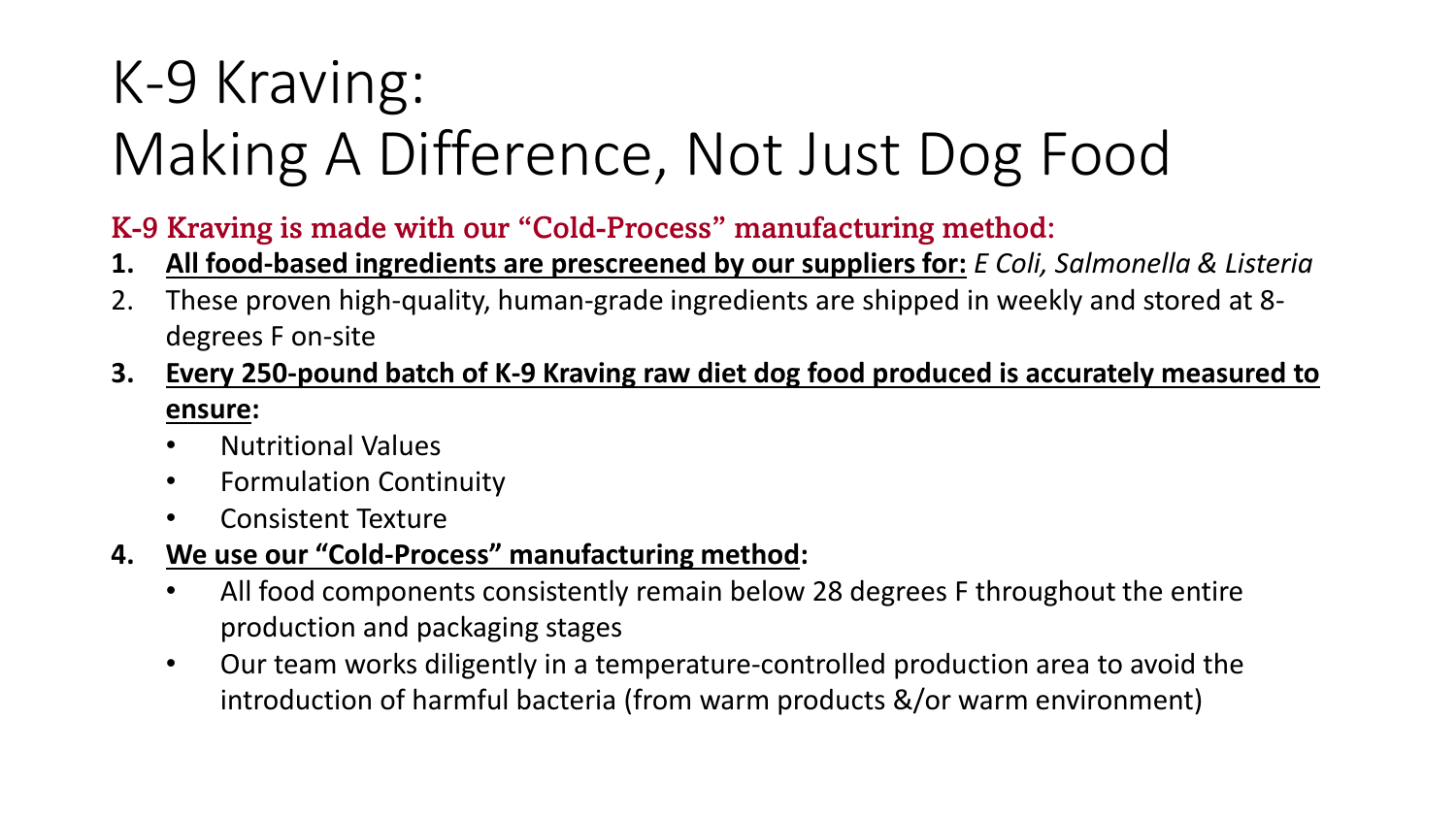- **5. Only commercial human-grade stainless steel equipment is used to process and package "frozen":**
	- *Muscle Meat*
	- *Organ Meat*
	- *Whole Bone*
	- *Fresh Whole Vegetables*
	- *…along with our K-9 Kraving [patented] Vitamin, Mineral & Trace Mineral Mix*

#### **6. Each complete batch of K-9 Kraving is transferred on-site for immediate**

**packaging**. K-9 Kraving is packaged into:

- Airtight chubs (1lb, 2lb. Or 5 lb.)
- Vacuum-packed patties
- Boxed for Bulk Patties
- 7. Once food is packaged, **it is returned to our staging freezer to freeze "solid"** prior to boxing into cases for order fulfillment!